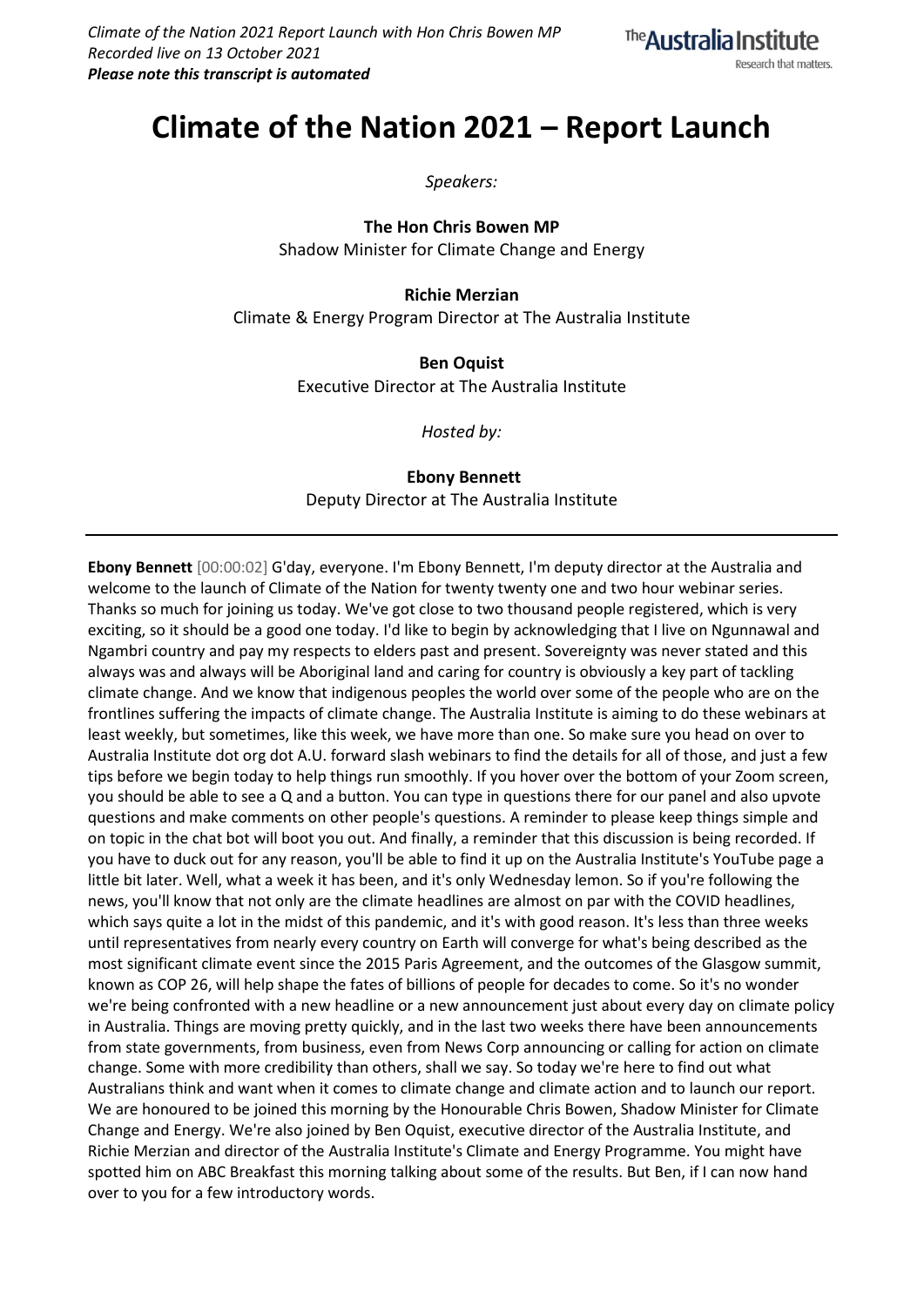The **Australia Institute** Research that matters.

**Ben Oquist** [00:02:57] Thank you, Ebony, and thank you to the audience, to Ebony Bennett and our audience who together have created this lively webinar series that has brought together experts, world leaders, former prime ministers, Nobel prize winners, wonderful Australians, politicians from all sides of politics across the aisle, Labor liberal green independent art to engage directly with you. The public and I think genuinely helped improve our Democratic debates and helping protect our democracy at a time when democracies and democratic norms are under threat is something that we think is really important at the Australia Institute. It's something we're passionate about for a variety of reasons. Democracies are under a bit of strain and democratic norms, so congratulations to Ebony and our audience for being part of something that's not just really important to the Australia Institute. But I think Australia and its democracy today, importantly. Thank you. Chris Bowen, Shadow Minister for Climate Change and Energy, for launching this report and from and for the important speech the important speech about to give the report. Thank you, everybody before me. But before I formally introduced Chris, I thought I just might add to Ebony's comments briefly because not just been awake. It's been a year for climate announcements, which is unsurprising. When we were told by Antonio Guterres, the UN secretary general, that 2021 there really isn't much left of it is the make-or-break year for climate. In April, President Biden called on world leaders to move quickly and to protect livelihoods as a moral and economic imperative. He spoke at the latest Summit on Climate. At that same summit, a number of countries officially announced that they had significantly increased their climate ambition. In May, the International Energy Agency laid bare in no uncertain terms, a stark appeal to stop investment fossil fuels or face the world beyond 1.5 degrees of warming. Just think about that. In August, the IPCC released its most comprehensive and thorough review of the physical science of climate change to date, unequivocally linking fossil fuels with global temperature rises. While these reports announcements are always what are always sobering, they are no longer a surprise and Australians are living with this. I imagine everyone here today is all too aware of the impacts of climate change and each year. The Australia Institute looks into some of that, and since 2007, starting with the work of the Climate Institute, we have been tracking changing Australian beliefs and attitudes toward climate change, towards climate change, its causes, impacts and solutions. Climate of the Nation is Australia's longest continuous survey of community attitudes to climate change and the experience of experiences of last year reflected in our attitudes. It will not surprise you in light of what I've just said that concern about climate change is at an all time high. Amongst Australians and the intensity of that concern has increased, there is enormous appetite for leadership on climate change, something that most would would agree is currently missing. More than two thirds of the community want Australia to commit to net zero emissions and set targets to limit global warming to 1.5 degrees. I'll introduce Chris in just a moment, but before I do that, I'd like to take the opportunity to thank the Australian Museum, with whom we're partnering again this year to produce this report and all the individuals and organisations too many to mention here that have supported climate the nation. So just to finally thank you to the Climate Institute, or should I say, the Climate Institute family while the institute does not exist anymore? Its friends and family live on? I know, and some of you are tuned in today and thank you for all the work in setting up climate of the nation all those years ago and allowing Australians to take it forward. Finally, we put a little bit of indulgence, if you please, to thank the amazing research and communication and organising team at the Australia Institute, Audrey Quick, the lead author of the report, and which murdered for his amazing work as our Climate Energy Programme director in particular. But it takes a whole team. So congratulations on a really important report this year at its ongoing legacy to but to the star of the event today. Shadow Minister of Climate Change and Energy, the former acting leader of the Labour Party, former shadow treasurer and of course, a senior minister in previous Labour governments with key portfolios in government, including as minister for Small Business and financial services and as treasurer of Australia in 2013. Appoint those key economic portfolios out for for a reason because I think, Chris, you seem perfectly positioned to be a leading climate and energy spokesperson and potentially a minister in the future, depending on what some of our listeners decide to do with their vote later this year or next year. But the perfect spokesperson for climate, because, as you know, around the world, this is where the economic action is in the decarbonisation agenda. You've been skilfully crafting a climate, economic and jobs message and narrative, and we're really looking forward to hearing more of that today in an institute webinar in April. You said where we all were lacking on climate is national leadership from the very people who are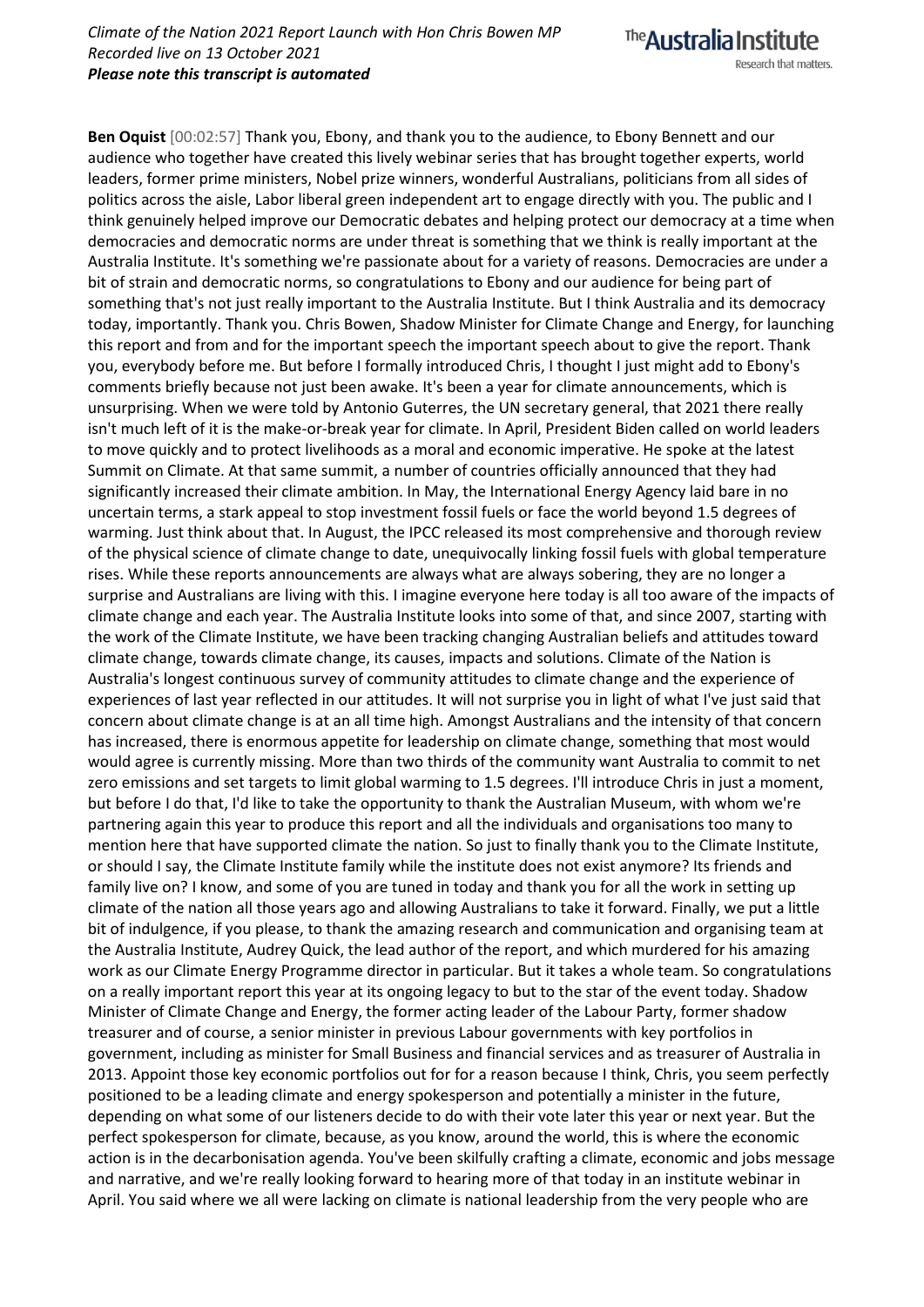

meant to provide it. I'll let Chris elaborate on that and also of the ideas that his party has for alternative to the current climate policies or lack thereof in Australia. Thank you, Chris.

**Hon Chris Bowen MP** [00:09:02] Well, thanks very much for that warm introduction, Ben, and I'm joining you from the lands of the people the delegation and I pay my respects to their elders past, present and emerging. I do want to thank the Chartered Institute for giving me the honour of launching this very important report today the climate of the Nation Report. This report, as you said, is the longest continuous survey of community attitudes to climate change across Australia, and it's been a key part of measuring changing community attitudes, but also and importantly, informing advocates of the change of arguments which have found support in the community as we build the case. Now there are new and very important records across this poll, and I'll get to those during the my remarks. But the most important thing that this report confirms for me is that Australians know the way forward and want to say it. They want a government without the bizarre fascination and determination of holding Australia and Australians back from embracing the opportunities of a transition to a renewable economy. And they want a government which sets sustainable and a supportive framework to get on with it. This report has also affirmed yet again just how far out of touch the Morrison Joyce government is with the Australian people, and particularly with people in rural and regional Australia who pay a massive price for climate change and who can be significant beneficiaries of well-designed policies to tackle climate change. So back to some of the results in the poll. Three in four Australians are concerned about climate change, and this is the highest level since the survey began a decade ago. They're concerned about the impacts that we've seen in recent years intensifying bushfires, droughts and floods. And I actually want to do something about it. Seven in 10 are considering a switch to an electric car and their homes as well electrified, but the lack of a policy framework or incentives from the government is a consistent barrier. And happily, despite the government engaging in continuous toxic identity politics of dividing rural and urban Australians, this poll shows regional Australians stand united with the compatriots in the cities for their want in climate change action. They want climate change action. Now this, of course, is the great lie of this government. Scott Morrison sneers about inner city wine bars But Australians from all over the country know that action on climate change is both an environmental imperative and an economic opportunity. The top location for rooftop solar uptake in New South Wales is in Double Bay, its Dubbo in Sydney. It's not Mosman, it's Marsden Park in Queensland. It's not Brisbane, it's Bundaberg. But we know despite this heartening results, we have a long way to go. Still, we can't rest on our laurels. We can't assume that the debate has been won despite the government's disarray and dysfunction right now. They will unite before an election on the one thing they can all agree on the need for a dishonest scare campaign on climate, and they'll be aided and abetted by their preference body and campaign financier Tom of the past. So we must, relentlessly and with laser like focus, prosecute the case that the world's climate emergency is Australia's jobs opportunity. Our opponents have never seen a scare campaign or a dishonest representation I didn't love. We all know about the \$100 rice Whyalla being wiped out in the death of the weekend. They also never miss an opportunity to use a car to wade through twisted logic, to argue against transitioning to renewables. Almost any development you can think of will be used to argue for delay in the transition to renewable economy when the coal fired power station at Callide was shut due to an explosion. Matt Canavan found a way to argue that this was a reason for more coal fired power. Even Heroic heroically managed to claim that this was a quote real test for Labor when Texas suffered a catastrophic energy failure in the midst of a deep freeze. Wind energy was blind despite an independent enquiry finding that poor maintenance of gas fired power stations was the main focus. And of course, as Europe has been engulfed by an energy crisis caused in no small part by spiralling gas prices, the usual suspects have alleged that this is all due to Europe's commitment to net zero emissions by 2050. And as certain liberals fall over themselves to convince their electorates that they really are different, does other climate change denying liberals and nationals? Remember that the alleged modern liberals have engaged in this dishonest scare mongering with alacrity. Josh Frydenberg has led the sophistry on the economic cost of action on climate change. Dave Sharma participated in the denigration of electric vehicles, and Tim Wilson, the new appointee to the portfolio, is the same guy who campaigned for Australia to, and I quote, recognise the reality and leave Kyoto and scaremongering that a 45 per cent Medium-Term Emissions Reduction would be economy record. These are the same guys. Not only do these alleged modern liberals have exactly the same voting record as Barnaby Joyce, George Christensen and Matt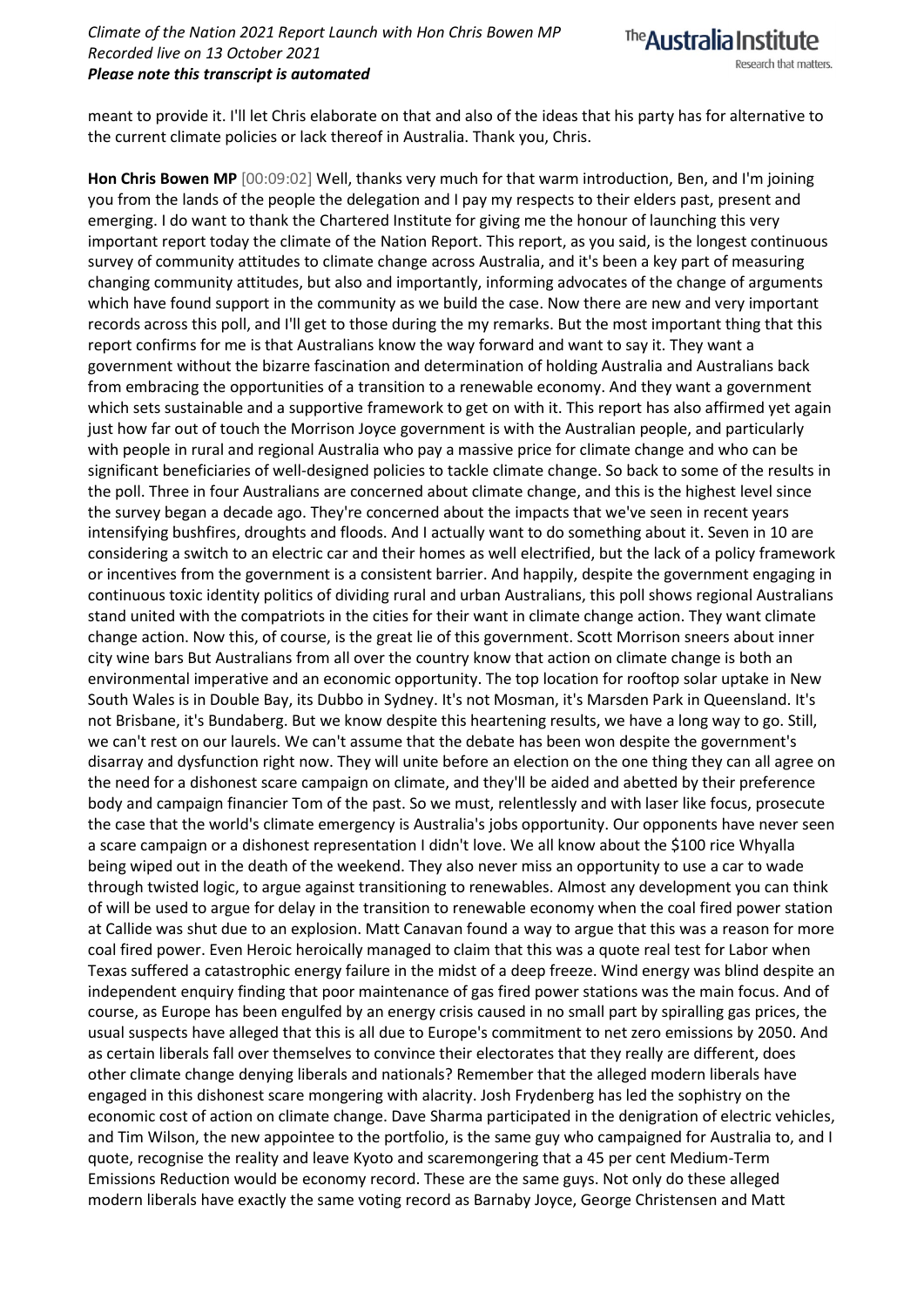The **Australia Institute** 

Research that matters.

Canavan. They've happily engaged in the demonisation of renewable energy when it should. But slogans and scaremongering has long been the currency of choice for this government, led by the best of them all. Morrison himself, he too has had five minutes to midnight conversion to at least a nod in the vague direction of climate change action as it has become more fashionable. He appears to change his tune on the most important policy challenge of our time as quickly and easily as he changed his football teams. Now, none of this predictable politicking by our political opponents means to be clear that we should reduce our level of ambition. But it does mean that we must really relentlessly prosecute the case that action on climate change is not only an international obligation, but it's also an imperative in our own national economic interests. As our opponents run scare campaigns about the economic cost of climate action, we must point out that actually good climate policy creates jobs and cuts power bills. The world's climate emergency is Australia's jobs opportunity, and this is particularly the case in the regions, the regions which have powered Australia for so long will keep powering US renewable economy. A case in point two billion dollar hydrogen manufacturing facility in Gladstone announced just this week and the jobs rich offshore wind sector, which will provide thousands of jobs in the traditional energy hubs of the Latrobe Valley, the Hunter Valley, Central Queensland, for example, and the minerals and metals industries feeding demand for lithium, zinc, nickel and copper grade steel and aluminium in a decarbonising global economy. The international politics of climate can sometimes be a little esoteric and feel detached from people's lives. Now, to be clear. Anything less than committing to net zero emissions by 2050, legislating that commitment and significantly improving our medium term targets is a cop out at cop that shows the Australian economy short. And I'll continue to highlight that no matter what happens in coming days. When you're busy getting food on the table, making sure the kids are doing their homework or trying to pay off a mortgage with stagnant wages, COP26 is probably not what's keeping you up at night? So again, we must bring the arguments in favour of acting on climate change back to what's in the best interests of Australians. Those keen on perpetuating a kind of culture or identity about climate as a rich person's hobby. But it's Darryl Kerrigan Kerrigan's not your Chris Hemsworth that stand to benefit from lower energy bills thanks to renewables. Electric vehicles and energy efficiency, the top 10 percent of income earners spend just four percent of their income on energy costs. But it's more than double that over 10 percent for the bottom 10 percent of income earners. Western Sydney, home to two and a half million people, including myself and my family, has been copping the impact the impact of increased heatwaves over summer. Up to 100 per cent more energy is used to cool households in the west of Sydney than the East, so Morrison and Joyce Furphy that climate and energy only interests the wealthy wealthy in the cities is not just a dishonest ploy to justify inaction. It's also another way that Australians have been neglected. And in fact, I don't say this lightly betrayed. Electric vehicles are one of the technologies where they've gone beyond the do nothing category into the actively undermine to the detriment of Australian households and businesses category low emissions vehicles like battery electric, plug in hybrid and fuel cells, safe households and businesses thousands of dollars in running costs. So while Morrison was falsely bleating about people having no choice in what car they drive and average being a placing of the rich and famous, it was in fact his policy vacuum, reducing choice and increasing costs for Australian households. As we know, less than one percent of car sales in Australia are electric, compared with 15 per cent last month in the United Kingdom and of course, over 70 per cent in Norway, and Australian families and businesses are missing out on the massive ongoing savings of electric vehicles. Your average B is about 70 per cent cheaper to run at its petrol equivalent, and that surges to 90 per cent if it's powered by rooftop solar. But thanks to an openly hostile environment towards electric vehicles, upfront costs have stayed high and choices remain limited in Australia. While you can pick from over one hundred and thirty models in the United Kingdom, Australia has only 31, with less than half of them being available for under sixty five thousand dollars. What's different between the United Kingdom and Australia policy settings? And in the race to secure a globally sought after affordable models, Australia doesn't get a look in with car makers. I'd say the lack of any electric vehicle strategy and the country's prime minister actively campaigning against the technology hasn't helped. Today's poll reveals that two in three Australians will consider buying an electric car. And it also indicates Australians are crying out for government to fill the policy vacuum. Households and businesses should be able to choose between a wider variety of vehicles at a lower cost. So an Albanese Labour government will deliver a comprehensive policy. Our electric car discount to bring down the sticker cost of electric vehicles by cutting inefficient taxes. It's a great technology that's already available. And yet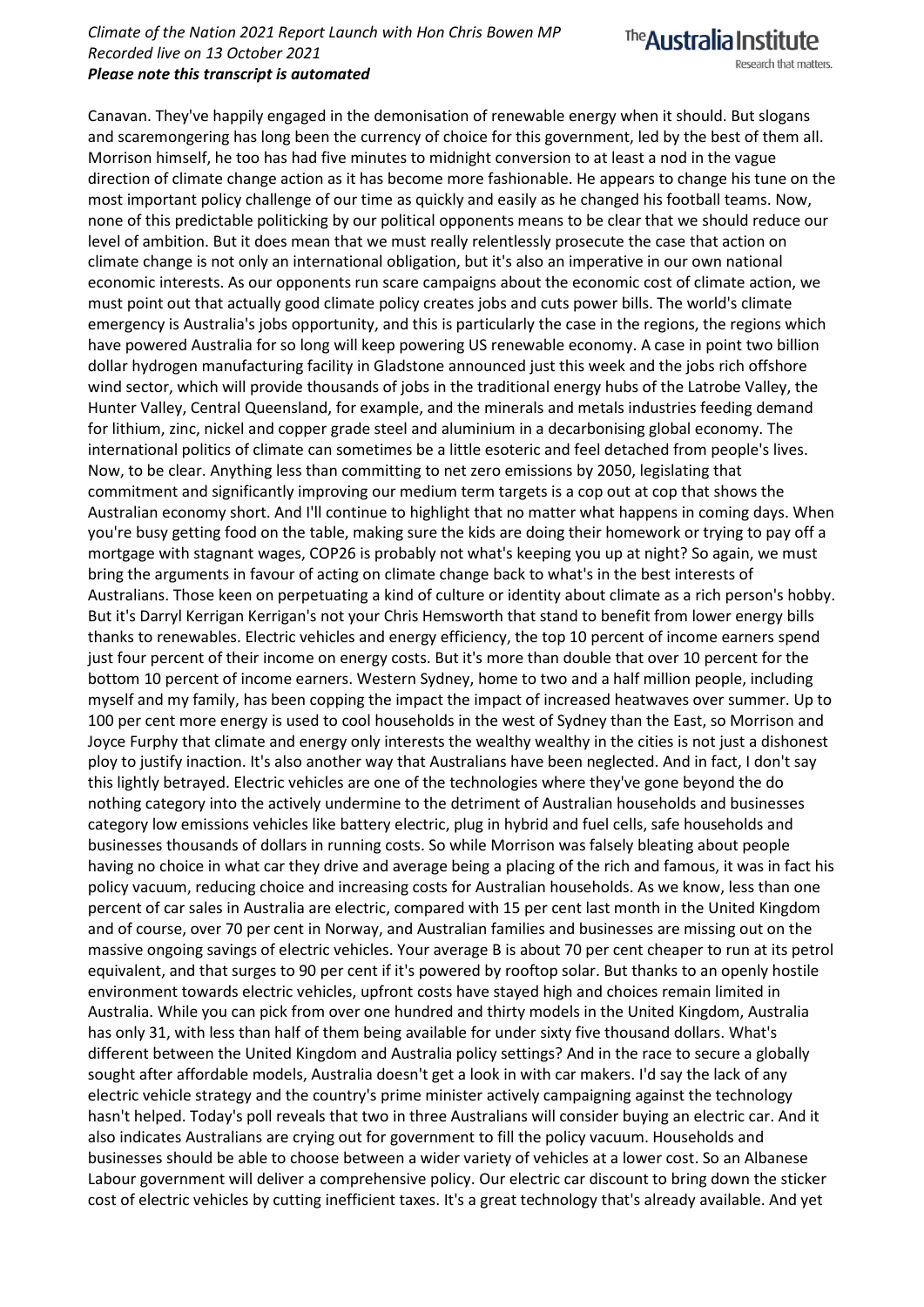The Australia Institute

Research that matters.

Morrison and Taylor insist on slugging Australians with inefficient taxes to keep the price up so much for technology, not taxes. We will exempt fleet vehicles, and that's part of new car sales from fringe benefits tax when they buy an electric vehicle and cut the five per cent import tariffs on eligible vehicles on a \$50000 car that adds up to \$11000 in savings on the purchase price. And we'll be doing a lot more to how rewiring the nation, which will partner with the private sector to modernise the electricity grid off the back of our energy market operator's blueprint for renewable future, unleashing investment and jobs right across the country. We'll deliver 400 community batteries across Australia to store power for up 100000 homes. Further driving down bills, providing opportunities for new industries with \$100 million to support 10000 new energy apprentices. And investing in the technology and sovereign capability for low emissions and renewable manufacturing throughout National Reconstruction Fund. That's what we've already announced, but there's plenty more to do and plenty more that we will announce ahead of the next election. And I'll just finish with one more insight from the report, and that is that more than two thirds of Australians think we should be a world leader in finding solutions to climate change. I agree with them. In fact, we already happened, of course, with Martin Green and his team at the University of New South Wales, for example, revolutionising the technology behind solar panels now employed the world over. But as an economy, we've missed out on the benefit of manufacturing those products here and exporting them to a world hungry with demand. We used to be a country that made things we can and should be again. And renewable manufacturing can and should be at the core of our manufacturing recovery. But to seise an opportunity, you have to recognise it exists where eight years down and there's still no plan for Australia's climate and energy under this government. They've had 21 energy plans and they want us to think that the 20 second go will be the one that they get right. It's always too little, too late, and Scott Morrison and Australians that pay the price for his failures. The global race to seise the opportunities of a decarbonising global economy has well and truly begun. And our federal government hasn't even been at the starting blocks. Today's report is a reminder that the Australian people are raring to go. I'm delighted to be able to join with you in launching this important report today and again congratulate you, Australia Institute on it, and I look forward to helping unleash our nation's potential as a climate superpower, a clean energy superpower. As Minister for Climate Change and Energy under the Albanese Labour government. Thanks for your time today.

**Ebony Bennett** [00:23:13] Thank you so much for those remarks, Chris. And again, thank you for joining us today. It's really exciting to be presented with an alternative to climate policy in Australia because as you've said and as our report says, Australians are just, you know, crying out for some leadership and some stable policy in this area. I just want to stick with some of the results that you touched on from climate of the nation showing that two thirds of Australians agree that Australia should be a world leader in finding the solutions to climate change. And more than that, about 70 per cent think that Australia should set targets and implement domestic action to limit global warming to 1.5 to two degrees. I guess with all of that in mind and people wanting a more ambitious 2030 emissions reduction target, can you just take us through again what you think the Australian government should be taking to the Glasgow Climate Summit in November?

**Hon Chris Bowen MP** [00:24:10] So I think three things. Firstly, a commitment to net zero by 2050, that's just the bare minimum. It's a no brainer. It's the essential starting point. Secondly, that commitment should be legislated. It should be the law of the land as so many other countries have done. The United Kingdom in 2018, for example, and that was legislated in their case on tripartisan basis, almost unanimous vote in the parliament. And and finally increase the medium term ambition and we've got 26 to 28 per cent is our country's 2030 target at the moment. And that was Tony Abbott's time. Tony Abbott is, of course, a climate change denier, and it was designed specifically clearly and openly to match the United States. The United States has left this in their wake since then, so they must there must be an increase in the medium term target. Now, unfortunately, I'm not representing Australia at Glasgow. I'd love to be, but I'm not, so I can't set the medium term target for the country at Glasgow. But if the government doesn't, then we will outline our roadmap to net zero by 2050 with a strong, medium term ambition well before the next election. To be honest, I want to give the government maybe one last chance and some room to get up, get it right and let them nominate a figure at Glasgow. But it's got to be much better than 26 to 28. They've got to improve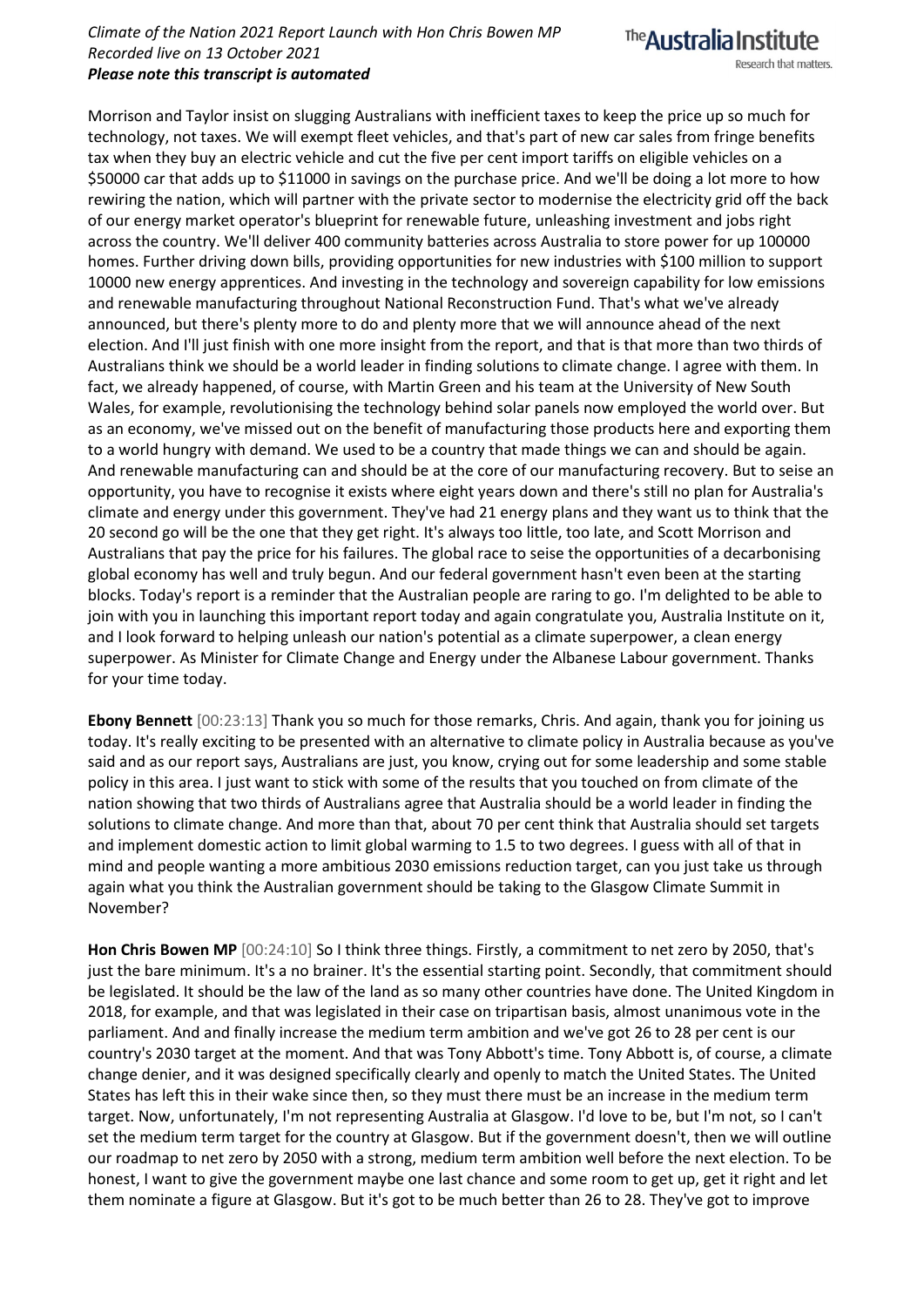their medium term ambition and if they don't, will outline our roadmap well before the next election. Net zero, we're committed to legislating. We're committed to and we will provide a roadmap to get there, which is strong and ambitious as it should be.

**Ebony Bennett** [00:25:39] Thanks, Chris. Richie, I wonder if I just might come to you next. New South Wales recently announced a 50 per cent by 2030 target and called on Australia and the federal government to adopt a stronger target. What do you think's going to happen at Glasgow and is 2030 target going to be ambitious enough?

**Richie Merzian** [00:26:00] Hopefully, is the answer. So yes, New South Wales basically projected that they'll reduce emissions by 50 per cent over this coming decade, but then went a step further and actually lock that into a target. Now we understand that the federal government might project that it will meet and beat its target of twenty six to twenty eight per cent, which hasn't been increased over the last seven years. But it's not necessary that they're going to lock that into a target, either, and that's what Glasgow is all about. Glasgow is actually marking the five year anniversary of the Paris Agreement. It's been delayed a year like the Olympics, but ultimately it's about increasing that short term impact because the science the IPCC have come back and said We're going to hit one point five degrees global warming. We've already hit that bumper rail in the Paris Agreement. We all need to be doing more, especially countries that haven't up their ambition. As Chris mentioned, Australia's target was similar to the US, the US and now halving their emissions. The New South Wales coalition government suggested that maybe the Austrian government should do the same. That is actually what's required at Glasgow, halving emissions and Climate of the Nation 2021. But my hard copy, as well as I'm going to show that off two shows that is popular just a little bit over the majority 53 per cent want to see Australia take forward a more ambitious 2030 target. And secondly, 60 per cent of Australians want to see Australia adopt a net zero pathway, similar to what the IEA set out in actually limiting global warming to 1.5 degrees. And that also means no new coal mines and no new gas fields.

**Ebony Bennett** [00:27:35] Thanks, Richie. Chris, coming back to you. You touched on the strong appetite there is for Australians to electrify their homes in climate of the nation. That's electric vehicles switching over their household appliances to electric. And as we heard last week, we did a webinar with So Griffith's electrifying our households. We can slash emissions and energy prices. You touched on abs and the pulses Labor has in incentivising and driving electric vehicle uptake. Can you just elaborate on other policies? You might have the rewiring fund that you mentioned, those other incentives and how important electrification of everything is going to be as we decarbonise?

**Hon Chris Bowen MP** [00:28:20] Well, electrifying everything. And in making electricity generation renewable, they're the two things that must be done electrifying everything that can be electrified and in making that energy generation renewable. And of course, the big task there and I see it as a massive opportunity for the country is storage because our opponents say the wind doesn't always blow and the sun doesn't always shine, which I think is about as sensible as saying the rain doesn't always hold. So therefore we shouldn't drink water. We store water in dams. We can store renewable energy in batteries, in pumped hydro and hydrogen. That's the case. A building that storage capacity batteries are great for the short term. The other two technologies are better for the longer term. But when we have something called Dunkle Flora, which is German for probably enough for a long, cold winter last winter, it can happen and we've got to prepare the system for that. That is not a reason not to engage renewable energy. On the contrary, it's a reason to spend massively on storage. But you asked me about a couple of our policies, and I'll just briefly expand on a few of those that we've already announced that you would write. We've announced our electric car discount will have more to say about electric vehicles and a National Electric Vehicle strategy, but we started to announce the first elements of that. But secondly, the Rewiring the nation policy look, it's not the sexiest policy you'll ever hear of it. You might see it on the front page, but it's very, very important. Basically, we need a massive upgrade to the transmission grid to get the renewables from where they'll be generated, which primarily the regions where they have the space to generate renewable energy that have the access to the grid, et cetera, to get that to where we consume energy. The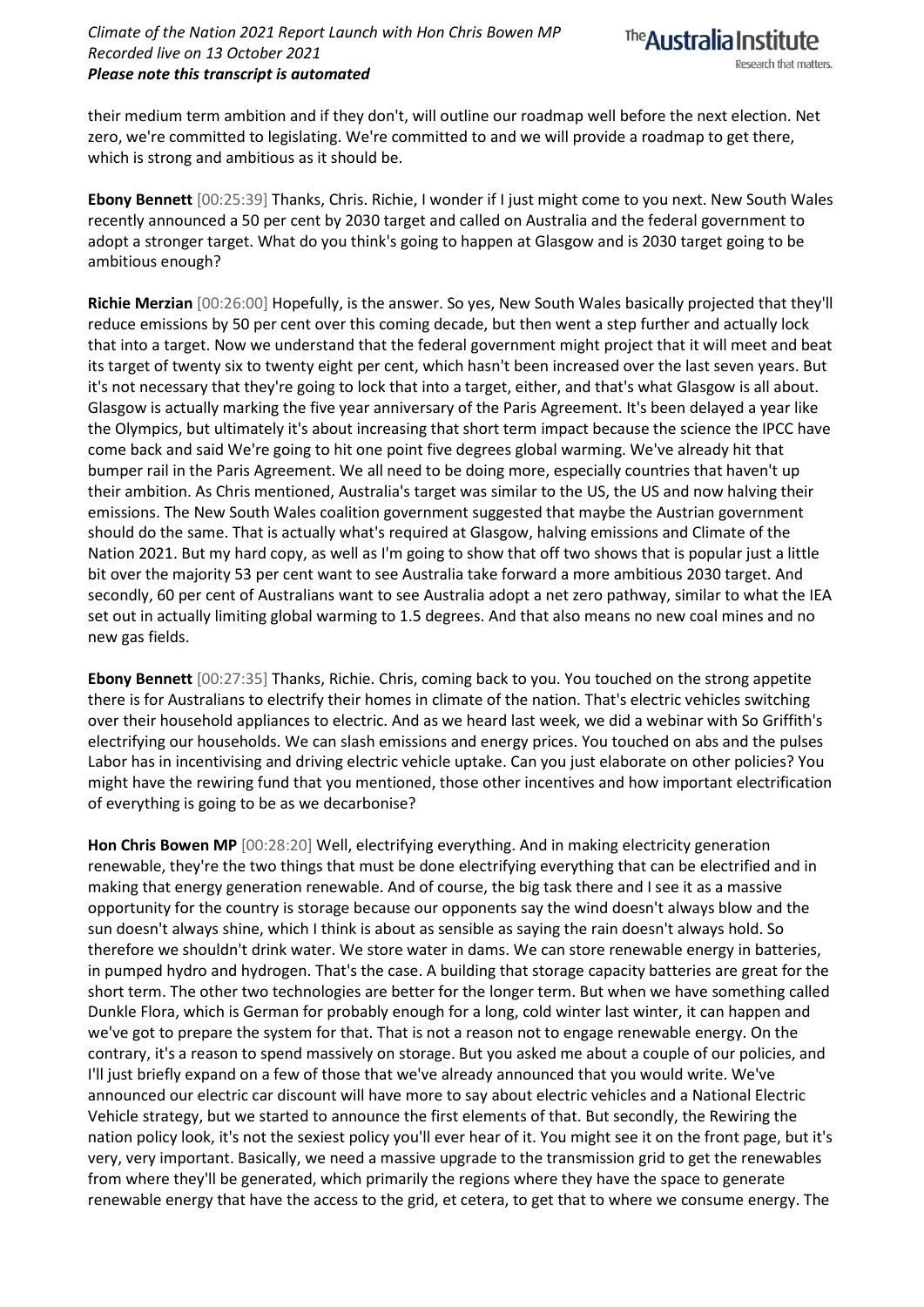The **Australia Institute** 

esearch that matters.

big industrial estates, the houses, the big capital cities, the suburban landscape. At the moment, the grid can't cope, and we're already seeing large scale renewable installations slowed down, which is outrageous because the great can't cope. So we need to fix that. And so we're going to need billions of dollars of investment in the electricity grid doesn't come cheap. One small extension of the grid, but one strengthening of the grid comes very expensive. So we'll have the \$20 billion fund to invest in the grid, to upgrade the grid so we can implement the ISP, which are the projects which have already been identified as necessary to strengthen the great to get the energy from where it'll be generated into where it'll be used much more efficiently. And I think that's really a key that's a big policy difference between us and the incumbent government. The second one I'll just mention briefly, just to pick one, is you referred to community batteries. I've talked about the storage challenge and what I said, the storage opportunity. Now, community batteries are a part of that. We have the great opportunity as well as the challenge in Australia. One in four Australians houses have solar panels on the roof, which is a remarkable national achievement. No thanks to the federal government, thanks to the Renewable Energy Target and Australian households and some state policies. But one in 60 has a battery, so one in four has a solar panel. What it's 60 has a battery. That's a massive gap and we need to improve storage. Community batteries are part of that because, well, battery costs, I'm confident will come down. It's going to be a while before they're economic for many, many families who just can't afford the big upfront cost of the battery for their house. Community battery, which should be the size of a car down at the local park, perhaps will enable solar houses to feed in the surplus energy during the day and then feed it back cap at night when they're home cooking and they lights on and the solar panels have to contribute that can actually store in a community facility. The other good thing about that policy is it's not just houses with solar that can participate for a small cost a couple of dollars a week, perhaps a family which doesn't have solar panels. Maybe the renters, maybe to live in a shady area they can still feed out at night without feeding in because there's likely to be surplus energy in the battery in the evening. And some estimates are that up to 30 per cent of Australian households, water or whatever reason won't be able to get solar panels. They'll still be able to participate in the renewable revolution if there's a community battery available to them for, as I said, a very affordable fee. They'll be able to participate in that storage mechanism. There's some of the policies we've already announced, as I said in my remarks, a lot, lot more to do. And we're not resting on our laurels, but we have already announced very substantial policies in the climate change space.

**Ebony Bennett** [00:32:48] Thank you. I know there's a lot of people in the comments who particularly were asking about renters there, so I appreciate that detail on how community batteries can help with that. I wanted to move on now, Chris, to the Business Council of Australia, which this week did something of a backflip and called for 46 to 50 per cent reduction in emissions by 2030. I'm sure you remember as well as I do it was the BCA that called Labour's 45 per cent target economy, wrecking a mere two years ago, with no modelling to back up that claim. And indeed, Australia Institute research at the time showed the cost to the economy were minimal. I mean, how frustrating. Obviously, it's good that they've backflip, but how frustrating is that now that they're calling for that, that stronger target? Well, I don't. Oh, have I lost Chris there?

**Richie Merzian** [00:33:44] It's obviously, quite frustrating, Ebony.

**Ebony Bennett** [00:33:46] Yes. Ben, I might come to you on this one, actually, just knowing that the Australia Institute at the time did a lot of research unpacking that myth and the deceptions of the BCA in making that claim. How big was that of an issue at the time and how important is it now that the BCCI has changed its chain?

**Ben Oquist** [00:34:09] Yeah. Well, like a lot of people woke up on Saturday morning and didn't know whether to gloat, choke or throw up. When we saw the Business Council of Australia declare that not only forty five per cent no longer economy wrecking, there was modelling that produced modelling, which haven't actually seen the full details yet. So I'm looking forward to that to show that there 40 60 to 50 per cent target by 2030 was a good thing. Now, of course, all all acknowledgements have passed or flips in favour of stronger climate action should be welcomed. It's it's a necessary good thing if we're going to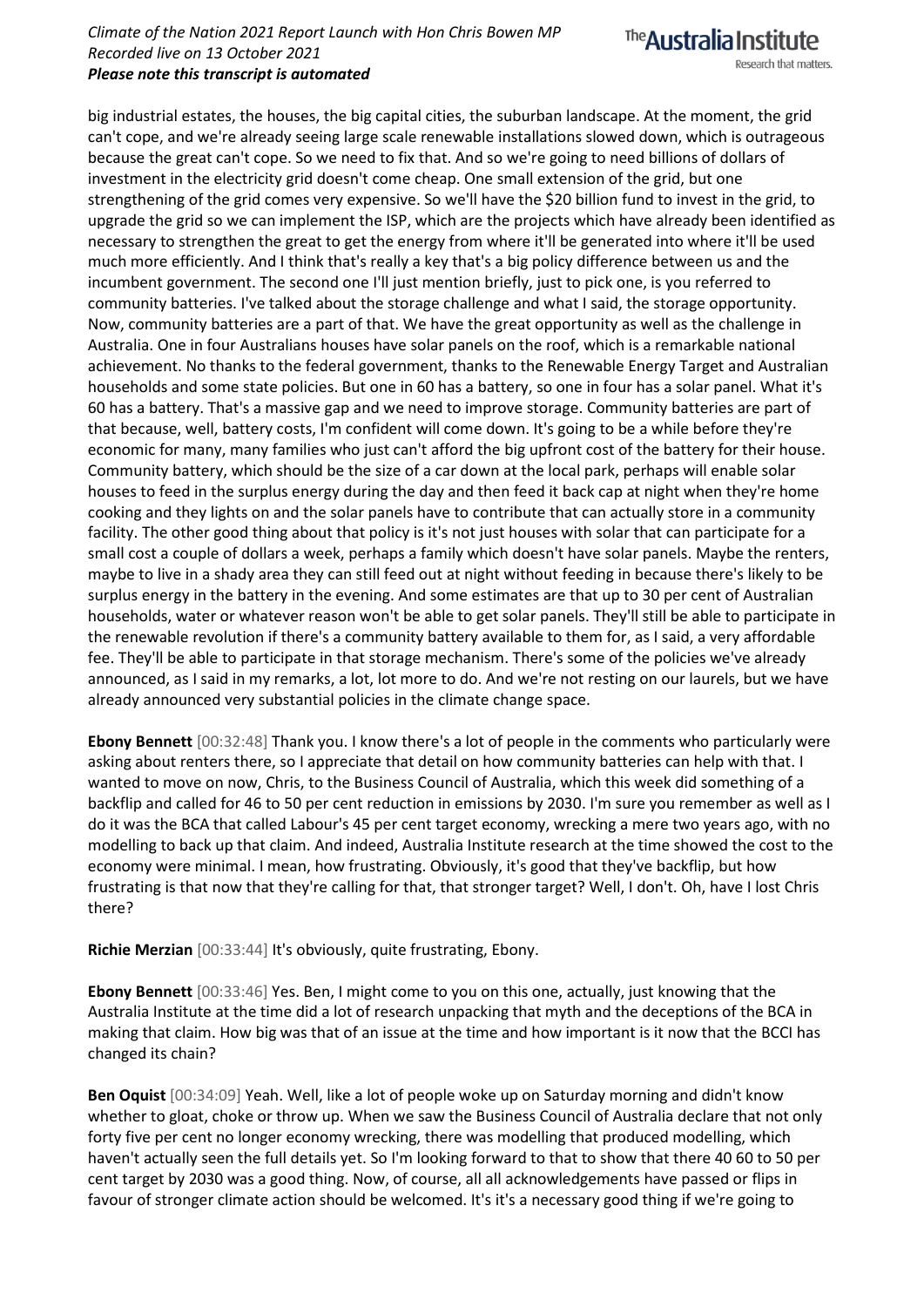

Research that matters.

achieve a higher ambition, and it's disappointing that some people are already out there in the papers today saying that's too high a target and we can't meet it to be lifting the level of ambition and encouraging others to do more. And so encourage the Business Council of Australia to do more to represent its members interests better and the economic prosperity of Australia better. And while they haven't admitted that they were wrong in 2019, at least their backflip on their rhetoric and their approach. But it is important that we all keep our eyes wide open for what any organisation or any government says about their targets, because targets are one thing, but it's the policies to back them up. What is key? And I think whether it's a government adopting net zero by 2050, as they're set to do in the coming days, or the Business Council of Australia now advocating for secrets, trying to get his conviction back on there, we look forward to having you back on there in a second. As far as I the other over at a Labor 100 of you who are tuned in to this webinar. So welcome to all of you were enjoying the discussion while we wait for Chris to get back online. But it's important going back to what I was saying, that whoever it's advertised was able to get off the air, whether it's close to net zero by 2050, by the federal government or the BCA, that their plans have integrity. And I think that's the key thing to watch out for in the debate coming up, whether it's the Business Council saying 50 percent by 2030, what it actually mean by that, do they mean a genuine decarbonisation of the economy, the transformation of our energy sector or when it comes to the government's net zero by 2050? Do they actually mean retiring coal faster at addressing the decarbonisation of our industry? Because otherwise it can be a bit of a smokescreen and greenwashing? I think we've got Chris back on the line.

**Ebony Bennett** [00:37:08] I think we might do an offbeat as well. Chris, we were just talking about the BCA before we lost you.

**Hon Chris Bowen MP** [00:37:15] Yeah, sorry about that [unitelligible] overheated and turned itself off. So there you go. That's that's the life we're living at the moment. I was just going to say about the basis I I am frustrated about that, but we have a choice. We can be angry and annoyed and frustrated at them for being so late to the party. All we can focus on the fact that they've arrived. I'm going to choose to focus on the fact that they turn up at the party. Maybe it's late, and that's very frustrating for those of us to be prosecuting this case for a long time. Let's focus on bringing them with us working with the business community to exercise those opportunities that are the world's climate emergency. I think it's going to be harder for the government to engage in that scare campaign about job losses. When the BCA is evidence is so clear and the report is so clear. So I welcome the BCA. It's the broad coalition of those who is arguing for very strong action on climate change in Australia.

**Ebony Bennett** [00:38:17] I'm keeping on that same price and of being late to the party. Needs Ltd and News Corp has also changed its tune a little bit this week and in climate of the nation, almost half of people agree that there are too many conflicting opinions for the public to be sure around claims made around climate change. How problematic has misinformation been in advancing climate action? Clearly in Australia. And what do you make of that News Corp shift?

**Hon Chris Bowen MP** [00:38:48] Well, look again, I'm just going to welcome any transition or any change to support a better position, regardless of how frustrating it is, regardless of what has motivated it. We've got to take it and run with it. Misinformation and disinformation has been and will continue to be a big problem. We cannot just assure ourselves that now this council news limited is to varying degrees and you know, it's still early. Days come on board will see how people react to different policy announcements that everybody makes in the election campaign. But we can't just assume that that means, oh well, that means a whole bunch of people will now support action on climate change. We have to those of us arguing for ambitious climate change policy have to counter the misinformation. It will still be there. Clive Palmer will be spending these millions at the election campaign. He's a climate change denier. He's a nominee as your guide to all of us, and he's text messages. Hey, hey! Perpetrates disinformation quite effectively. And it's been about vaccines up until now. It'll be increasingly about climate change, an election campaign. I venture to predict. So there's a lot of millions behind that, and that effectively is a campaign arm of the government, regardless of what they announced today or tomorrow. Clive Palmer is a campaign arm of the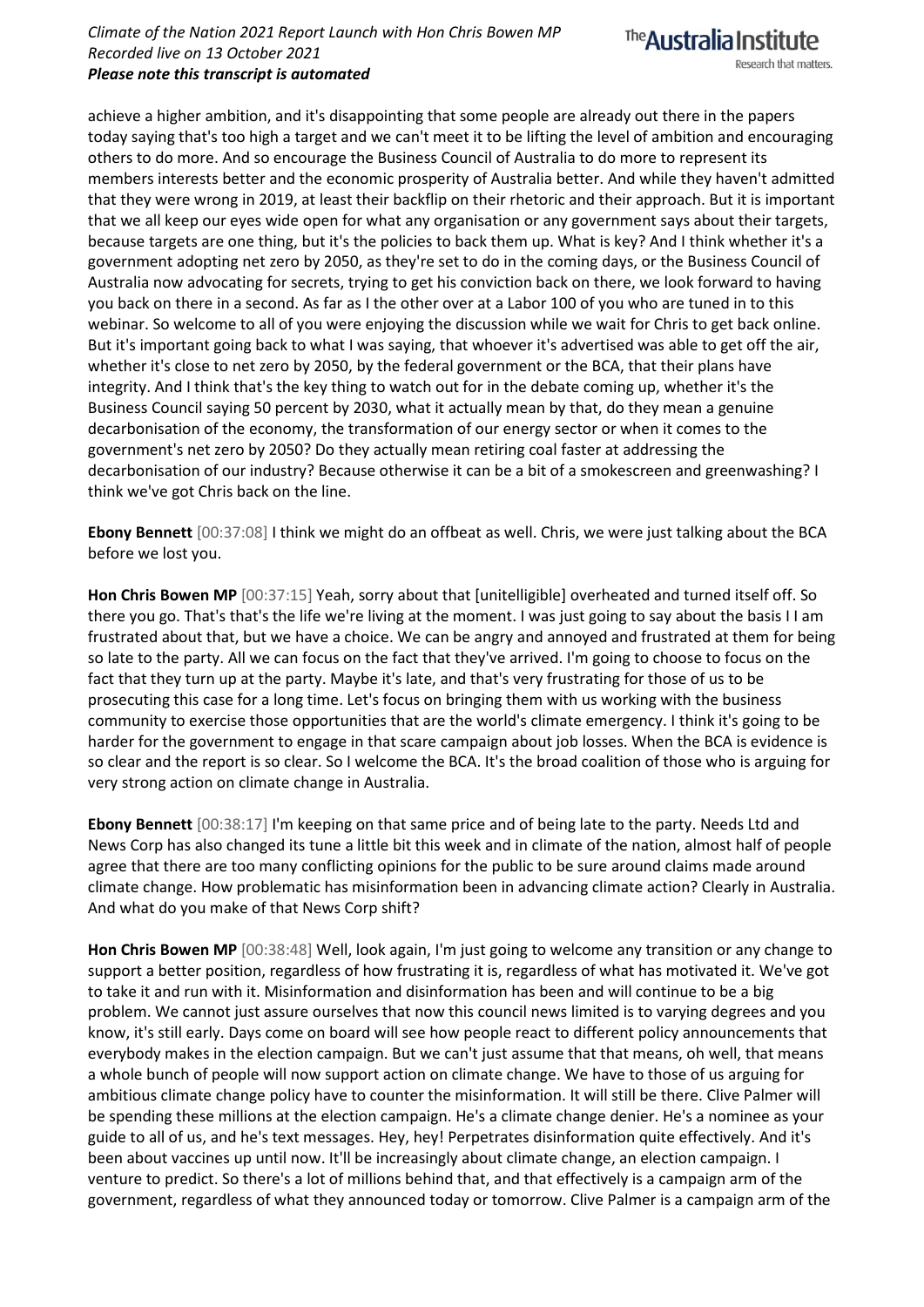

liberal and national parties, arguing and spending money against a change of government and with disinformation. So whenever we say disinformation, we have to call it out. In the old days, it was a little bit of a political conundrum. Do you even mention it because it gives it attention? I think now I've reached the view and having thought about a lot in the world of social media, you've got to call it out because it will be wildfire on Facebook. You've got to see it. Pull it out, correct it every time. And that's certainly what I'll be doing, and I'll encourage the thousand people on the call today to do because together we're a very, very powerful fact-checking and correction of misinformation unit.

**Ebony Bennett** [00:40:45] Yeah, that's a really good point. And we do have over 1100 people on the line with us today. Thanks, everyone for joining us. Excuse me, I am going down to questions from the audience. The first one is from Maxine Barrie. They asked wondering what will Labour's attitude be to the Zali Steggall bill, which I hear she's reintroducing?

**Hon Chris Bowen MP** [00:41:12] [unintelligible] contribution to the public debate, and it should be debated in the parliament and we should get the chance to vote on it. But the fact of the matter is we won't. And the fact of the matter is, and Ali knows, this challenge is not being disrespectful. Bizarrely, it's just a statement of fact. Only government legislation gets added on and divided in federal parliament. So when a private member knows a bill, it's a almost a symbolic thing. It's not going to come for a vote. It could come about if the government allowed it on for a vote. And this comes to my point earlier about these so-called modern liberals, the most senior liberal on the committee, to determine the recommendation about whether Zali Steggall a bill will be voted on these trends in the member for North Sydney, who claims to be one of these modern liberals and different. He's recommended that Zali Steggall bill not come up for a vote as the government's representative and it won't come up for a vote. We won't get the chance to vote for it. I'll tell you what, though. We will get a chance to vote for a climate change bill introduced by me as climate change minister under an Anthony A. With 80 government that will commit Australia to net zero by 2050, it will legislate for it and will outline key mechanisms to Good day. And we would legislate early on coming to office. And I say this with no disrespect to Zali Steggall because I think she's a very fine contributor to the debate. Only a minister moving legislation is what changes the law in the country. As Minister for Climate Change, I would move legislation would pass the bill and the country would finally get on with it.

**Ebony Bennett** [00:42:43] The next question is from Gregory Olsen. He says the federal environment minister Susan Ley has approved for coal mine expansions in the last months. How can we stop this outrageous assault on the climate and her abrogation of the findings of the federal court case? I think that's the Sharma case, which had found that she had a duty of care to protect young people from the climate crisis.

**Hon Chris Bowen MP** [00:43:07] I think Susan Ley indicated she's got it. She tends to ignore that caucus. So what you need, whether it is just to give a general answer, whether it's specific to this question or other, the questions about what more can be done. I'm sorry, I'm going to give you one answer. Change your government, Richie.

**Ebony Bennett** [00:43:25] I might come to you just to follow up on that. Obviously, the IEA pathway talks about no new coal and gas. How significant is it that we might be headed towards a net zero commitment while Australia is still planning to expand gas and coal projects?

**Richie Merzian** [00:43:44] They don't really gel. You can't commit to net zero by 2050. You pretend like everything can continue like normal. We can't have a clean energy transition while we're growing the problem. And that's why the International Energy Agency is being clear. Net zero by 2050, avoiding dangerous climate change that means no new coal and gas. Sixty six per cent of Australians in climate of the nation agreed that they don't want new coal mines going forward. So we're seeing that support translate the same thing in terms of banning internal combustion engine vehicles. We saw again strong support for a majority supporting a limit by 2035 as well. So we're seeing a desire to actually limit the growth of fossil fuels and begin to phase them down. That needs to go alongside a net zero by 2050 plan.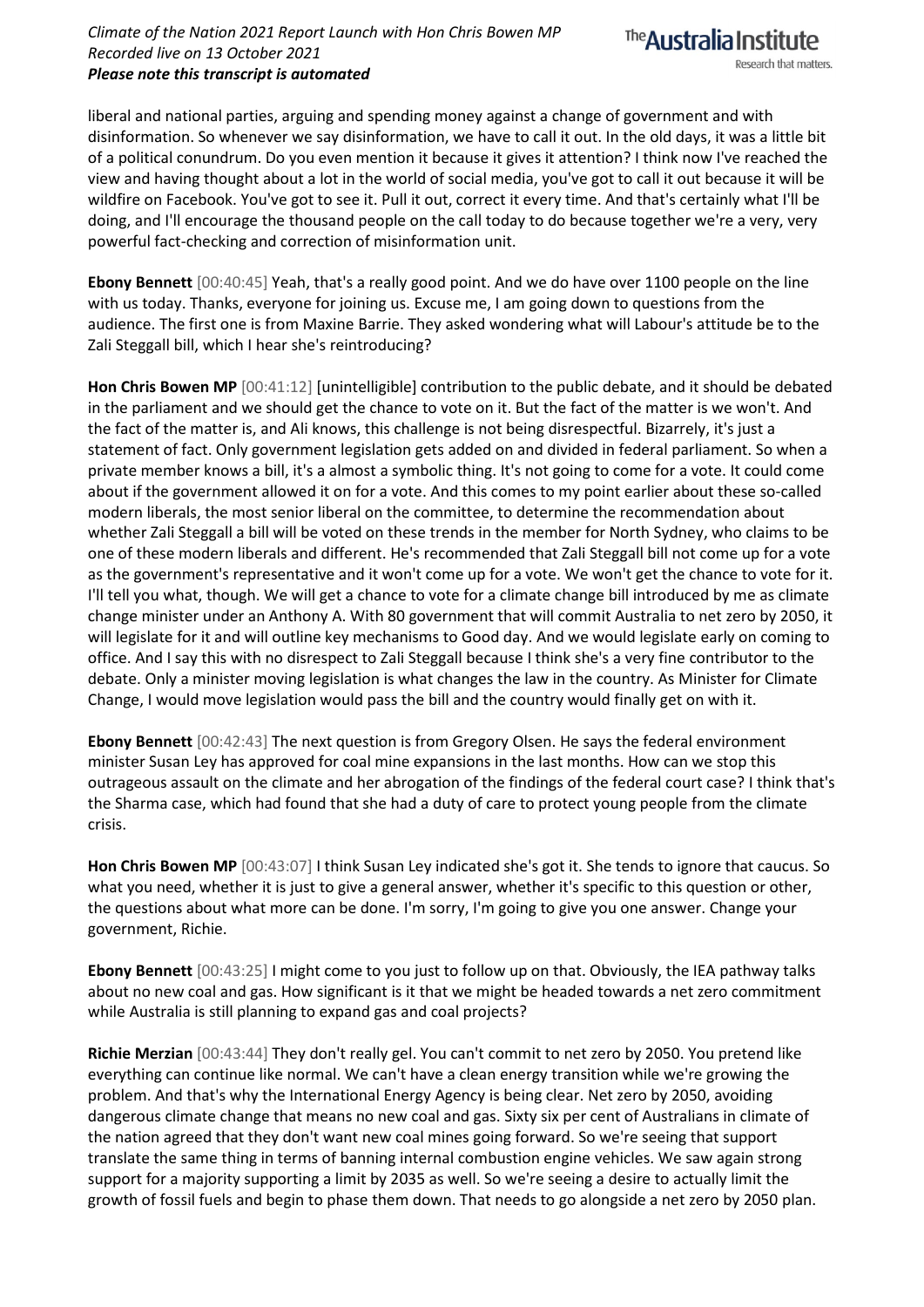

**Ebony Bennett** [00:44:34] Thanks, Richie. I can hear your jokes in the background again, Chris. The next question

**Hon Chris Bowen MP** [00:44:41] I'm in my office. My chooks are at home so definitely not mine.

**Ebony Bennett** [00:44:45] The next question is from Jim Allen. He says the minister, Angus Taylor, has spurned the BCA proposal to tighten up the safeguard mechanism and dubbed this as a carbon tax by stealth. What is Labour's response to this, and can we move past the Abbott era culture war and have a policy literate debate that might be a strong part there from Jim? What's your response?

**Hon Chris Bowen MP** [00:45:09] Let's give it a go gut. I think, Jim, it's important to remember just the context of the safeguards mechanism and how we got here. The safeguards mechanism is liberal policy. It was created by the Liberal Party when they abolished the carbon price. They said, Well, we'll abolish the carbon price, but it's okay. We'll have these safeguards mechanism a safeguard a safety rule to ensure that emissions don't go up on the big industrial polluters. But now, Angus Taylor, it's sort of illogical. The position is you've got the safeguards mechanism, but the good thing is it's not effective. It's completely useless. That's basically he's his policy position. It's wonderful. We have got it. And it's wonderful that it's useless. Pretty ridiculous argument. We haven't announced a safeguards policy and you know, I'll continue to look at various options across the board. But what the BCA is proposing those socialists down at the Business Council of Australia is not a carbon tax. Let's be very clear, there are such things as carbon taxes that exist, that can exist. The safeguards mechanism policy, which is a a tweaking or a change, proposed more than a tweaking, but a change proposed by the BCA is not a carbon tax. And if we're going to have a debate about the way forward, as Jim says, let's base it on facts and evidence.

**Ebony Bennett** [00:46:28] Richie, is there anything that you would like to add to that

**Richie Merzian** [00:46:31] Just that the safeguards mechanism today has been a major failure. The whole point was to cap the emissions from major polluters across the country, and we haven't seen that. I mean, there's actually a good reason why the National Farmers Federation are now acting up about major changes to land use being the source of emission reductions for the last 30 years. Because our energy sector has gotten more carbon intensive, we're using more fossil fuels. We haven't transitioned, and if the safeguards is working, we would get there. And so that's ultimately what we want to see. We want to see the energy sector transition down to net zero, and they can't be by offsetting using land use changes that needs to be by decarbonising 100 per cent clean energy, electrifying homes, electrifying vehicles, electrifying industry. That's what we need to do.

**Ebony Bennett** [00:47:17] Thanks, Richie. Chris, the next question for you is from Ann Wigglesworth. She says Why has Labor not supported the disallowance motion to stop the coalition from providing taxpayer subsidies of \$50 million for fracking in the Northern Territory? And she also points out that that's against the wishes of the traditional owners. What's your response to that?

**Hon Chris Bowen MP** [00:47:40] Well, let me do with Ann's question. I will and the specifics. But also let me just say something about gas more broadly, because it's a very controversial topic. I hope it's been displayed in my speech today and other places how passionate I am about moving to renewable economy. We can be 100 per cent renewable. We can be 700 percent renewable and exporting, but we have a big task ahead of us to build that storage. We could not do that tomorrow. We could not turn off the gas fired power stations in Australia tomorrow. The economy and society would not cope without picking up firming from gas. We are going to need gas in the system for the foreseeable future to pay confirm as we move to 100 per cent renewables. And that's going to take some time to build that massive storage capacity, not just batteries for hours, but pumped hydro and hydrogen for weeks. That's the sort of storage capacity we need, and until we get that, we are going to need gas in the system. I'm not saying it's a transition fuel, I'm not saying it's carbon free. I am saying it's necessary for the foreseeable future. Now, if you accept that,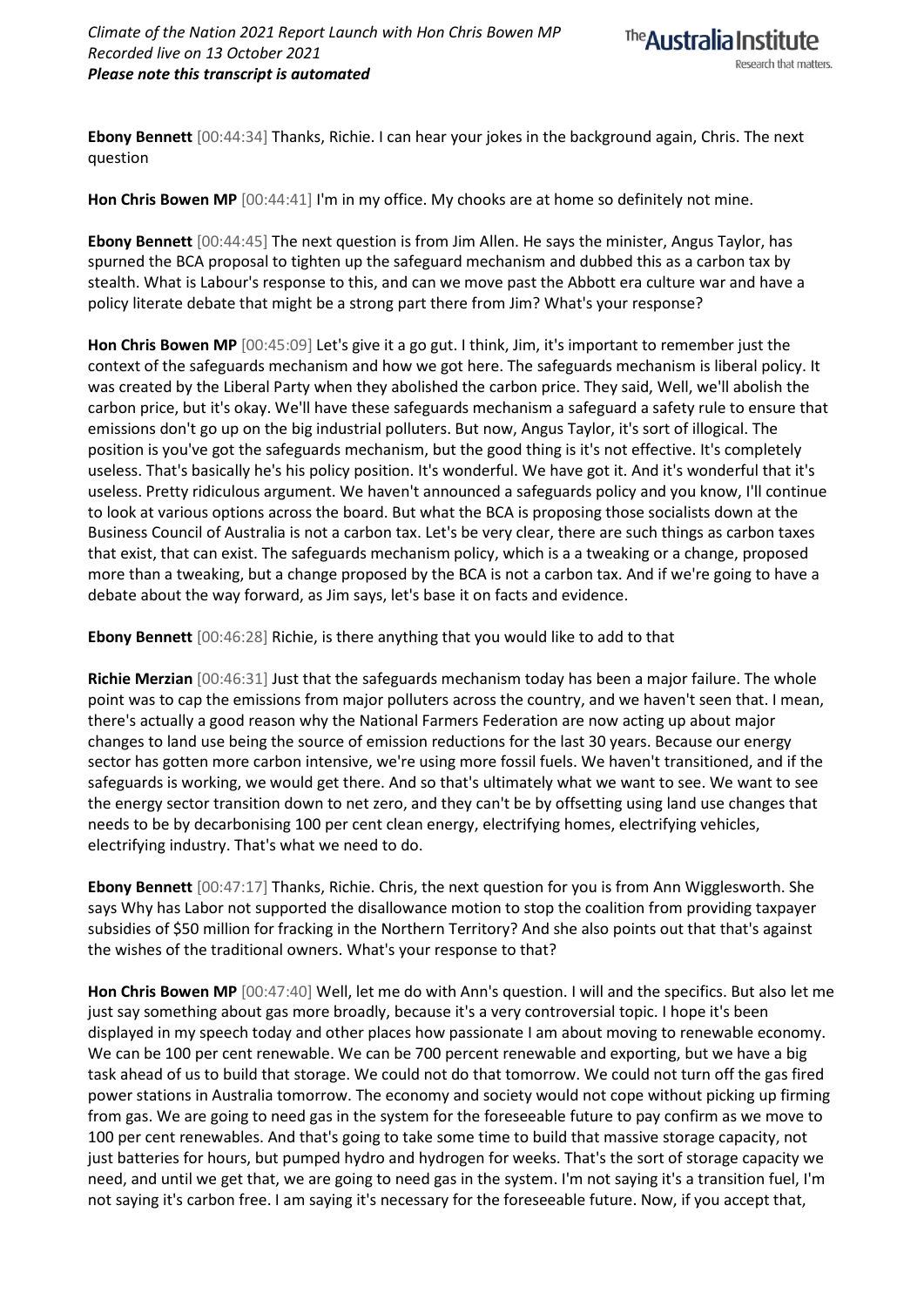

you also accept the need. We extract gas and this what we're talking about, a Beetaloo is an exploration process, it's not actually yet an extraction process, it's an exploration process to see what's there. Again, it's a very complicated debate, but you know, gas has varying levels of carbon. There is some evidence to suggest that maybe the gas under the Beetaloo Basin is lower carbon, the gas which is currently being extracted across the country. We're not opposed to that. That exploration occurring to assess and 50 million that is in keeping with what the support for governments have traditionally given smaller explorers. Not not so much the big multinationals, but the smaller, smaller explorers understand that's controversial. Nobody agrees with it. There are things that we work closely with the Greens on. You know, we're working closely to disallow the expansion of arena into fossil fuel technologies, which is illegal in our view. And call me old-fashioned, I think the parliament should disallow illegal regulations, which Angus Taylor's regulation to do to do that is. But there are other areas where we take a different view. And the Beetaloo has been one of them on traditional owners. Traditional owners actually speak with different voices across the board. There are some traditional owners in support and some traditional owners oppose.

**Ebony Bennett** [00:49:51] Thanks, Chris. Speaking or sticking with the subject of subsidies in general, the next question is from Jody Festina, who asks How much will Morrison pay to get Barnaby Joyce's support for agreement on a coalition climate change policy? I know we've seen this week the floating of a \$250 billion loan facility. Matt Canavan was talking about jacking up everyone's mortgages. How much do you think is on the line to get the Nationals across the line here?

**Hon Chris Bowen MP** [00:50:22] Jodie, who knows, I don't know, who knows what they're going to do. I mean, you read these really between the tea leaves every morning in the Australian about who says what? Bridget McKenzie this morning sat down at Spain's National Party policies Liberal Party policy. I mean, this is extraordinary cabinet ministers writing op eds against each other. Where does this end? I don't know. I know this is what I do know Jody. And to all the viewers today, it's rural and regional Australia who will benefit from action on climate change, who can benefit from well-designed policies in agriculture, who can benefit from the investment in renewable technology, energy generation in fuel manufacturing. I want to say it's making more than one per cent of Australia's solar panels here in Australia, and that would happen a lot in the regions if it happens and as rural and regional Australia will pay the price of carbon. Inaction of climate inaction through natural disasters. Through bushfires, through drought. Through falling farm productivity. Falling farm profits. The National Party, while replying this guy and pretending to extract money for the regions, is portraying regional Australia betraying regional Australia. This kabuki dance that we are forced to watch every day between the Liberal Party, the National Party is a betrayal of rural and regional Australia by the people who are meant to represent them. The National Party.

**Ebony Bennett** [00:51:40] Richie, did you have anything you wanted to add to that?

**Richie Merzian** [00:51:43] Just if there's one thing that that did increase clearly in climate of the nation, it's the unpopularity of a gas fired recovery. We saw an increase in having a renewables powered recovery, strong investment in renewables as the energy of choice that went up four percentage points between last year and this year, whereas gas remained quite unpopular, only 12 percent want a gas fired recovery. And the other thing to note is that gas hasn't also been popular as an energy choice in and of itself. It's constantly rated the bottom when you do rank energy sources. And that's because gas has also lowered electricity prices, either. It's worth remembering gas supply tripled in the last decade or so and gas prices increased. So gas has also been in uneconomic investment for our electricity, for our energy alongside an unpopular one.

**Ebony Bennett** [00:52:31] Thanks, Richie. I've got a couple of questions here, Chris, that stick with that idea of the subsidies to gas, but also the IEA pathway outlines and that Richie touched on of not approving new coal and gas. I just wonder if you can comment on Labour's policy on that IEA pathway and that coal to stop approving new projects.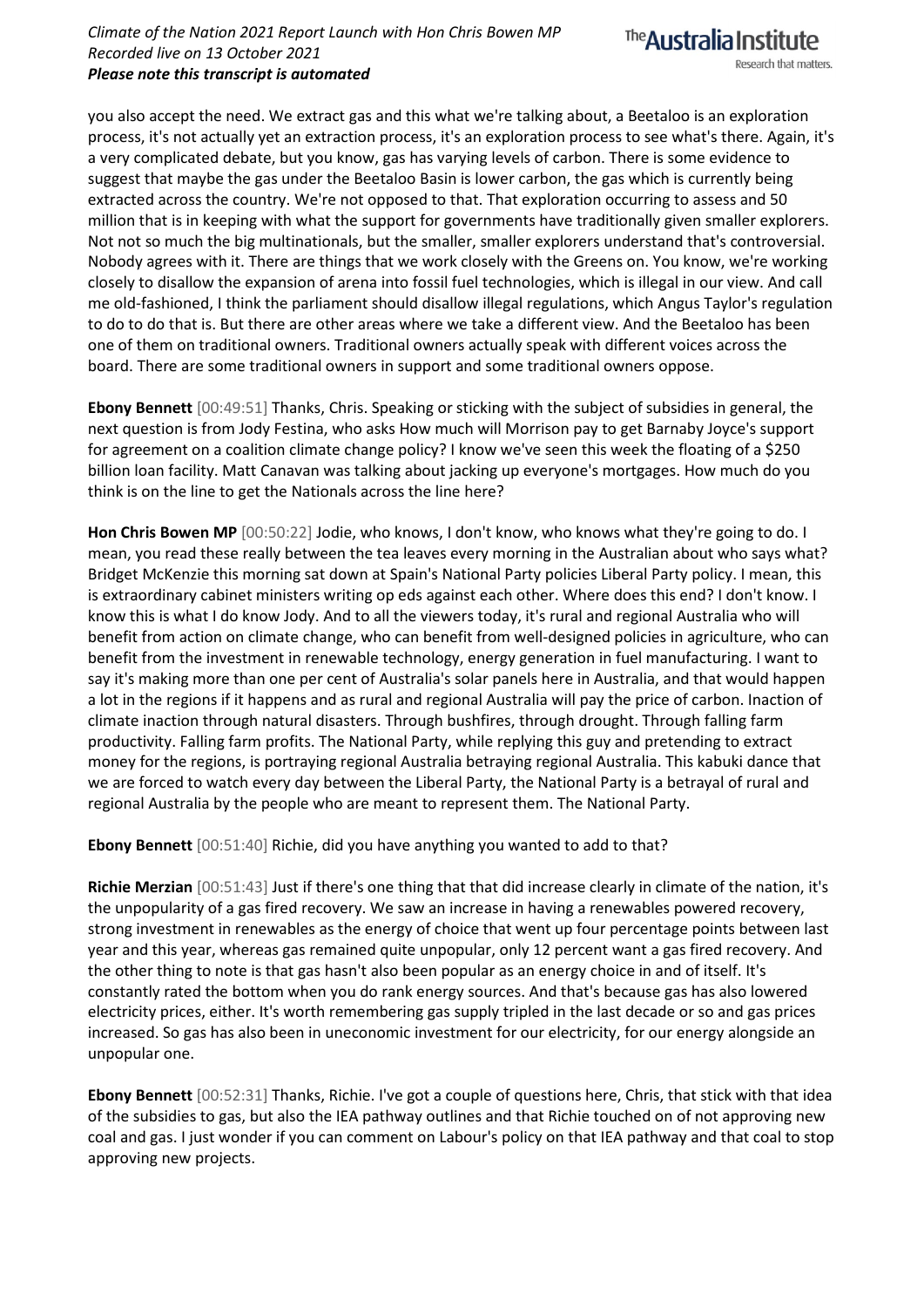The **Australia Institute** 

Research that matters.

**Hon Chris Bowen MP** [00:52:57] So in relation firstly, with Australia's domestic situation, I agree with Ritchie about the gas led recovery. Let me be clear, while I think gas will have to play a role for the foreseeable future, picking confirming there is no gas recovery, it is a fraud. Not one job has been created by this alleged gas led recovery. Not just one job will be. It's a slog. And I think we saw the worst of that last week when the government invested in Andrew Forrest's power plant in the Illawarra and said it was a gas plant when actually it's going to be a green hydrogen plant, they couldn't even bring themselves to admit they were putting money into a green hydrogen plant. They put out a press release saying how the gas led recovery. I mean, it was a lie. There's no gas to the recovery, and they're making up alleged gas projects to try and justify it in relation to new gas and coal in Australia. Firstly, in our view, there won't be any and shouldn't be any new gas fired power or coal fired power stations built in Australia and don't need to be. Certainly not by the private sector, where opposed to the \$600 million the government is spending on the new gas fired power station at Karikari, we're opposed to it and we'll fight. It's not necessary. There's a there's a gas fired power station existing which the government that doesn't turn on a kilometre. So why we need a new one is beyond me. So we'll continue to oppose that intervention, which is propping up new gas fired power. It's not necessary in Australia. If it was necessary, the private sector will get on and build it, and the reason why the private sector is not so I would call. We have to be honest with people, including coal workers, and I am always honest. There'll be no new coal fired power stations built in Australia, and there doesn't need to be an issue to me. And the government pretends that there will be. IS has a \$4 million fraudulent feasibility study into a new coal fired power station at Collinsville. It's a fight, it's a fraud. It won't happen, in my view, and certainly shouldn't happen. It should be no new coal fired power stations built in Australia. That's that's a different relation to coal exports. Other countries are going to handle the transition in their ways, and what I am prepared to do is go into coal communities and say, Listen, the world is changing and decarbonising, and change is not a common way to talk about diversifying our economy, creating new jobs. I'm not going to and say, we're going to stop that. You're mine exporting coal and somebody else is going to export coal. That coal fired power station, which is going to continue so emissions won't come down at all, but you will have to lose your job. That's not what I'm prepared to do. What I am fed to do is talk about supply. Regional economies so that they can prepare for the inevitable decarbonisation of the world.

**Ebony Bennett** [00:55:35] Chris, there's another couple of questions that kind of stick with that theme of jobs in coal communities and other places where that transition is going to happen. You have focussed a lot on the jobs opportunities in particular for regional Australia. I just wonder if we could end on on that note, can you tell us a little bit more about what the plan is for? You know, when you say you're going to be honest with coal workers, but also for regional Australia more broadly, what are the opportunities that Labor sees as part of this transition?

**Hon Chris Bowen MP** [00:56:07] Well, I see them probably in three parts. Firstly is renewable energy generation. That's it. The areas where will generate renewable energy are the regions, not cities. Apart from the panels on our roofs, we don't have the space for massive renewable energy installations in our cities. We do in the regions. So that's where there will be construction jobs and it will be ongoing management jobs, you know, running jobs, particularly around storage, because as I've said a few times, we need to massively increase. The storage of hydrogen is labour intensive and we're also in in in ongoing maintenance. Take offshore wind, for example. Not only does it create a huge amount of energy, is currently unlawful in Australia, have offshore wind and we've been campaigning to change that. But it's energy rich because it's very windy off the coast. It can go higher, but it's jobs rich because they move so quickly. They need a lot of maintenance. You've got to have ships, take the workers out to the turbines. It's jobs rich. So there's the energy generation. Secondly, this renewable energy manufacturing, which I want us to do more of in Australia, we put 60 million solar panels on our roofs in the last 10 years, and one percent of them have been made in Australia. That's unthinkable that we would continue to do that. In my view, we can be creating. I mean, we effectively painted the modern solar panel, the University of New South Wales, and we're not making them here. That's going to change again. It'll be regional Australia, I think, which is well-placed to take. A big stake in that renewable energy manufacturing, and finally, it's just good energy policy leads to lower energy prices for manufacturers and industry more broadly in regional